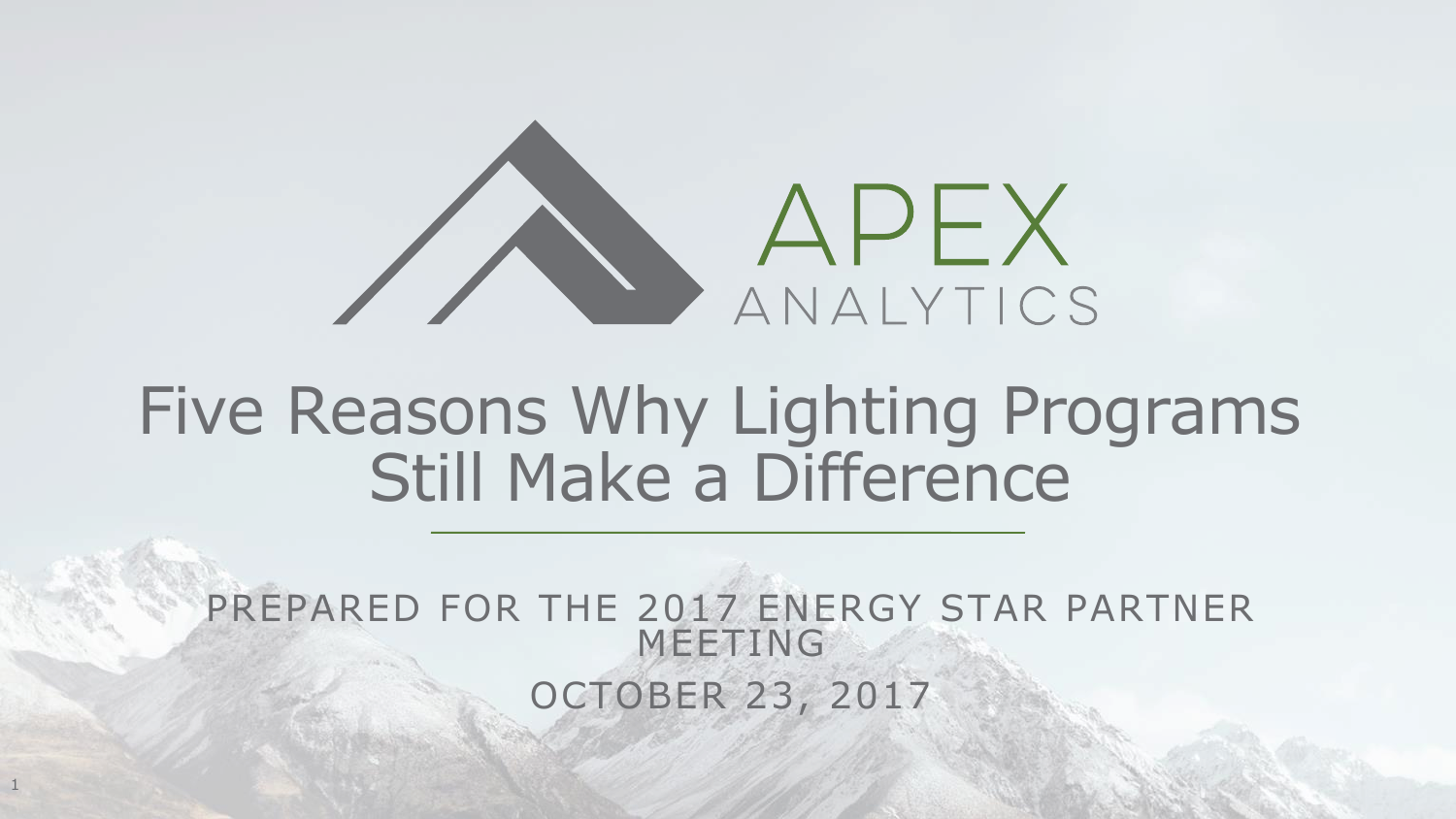

# Should Program Administrators Continue to Support Efficient Lighting?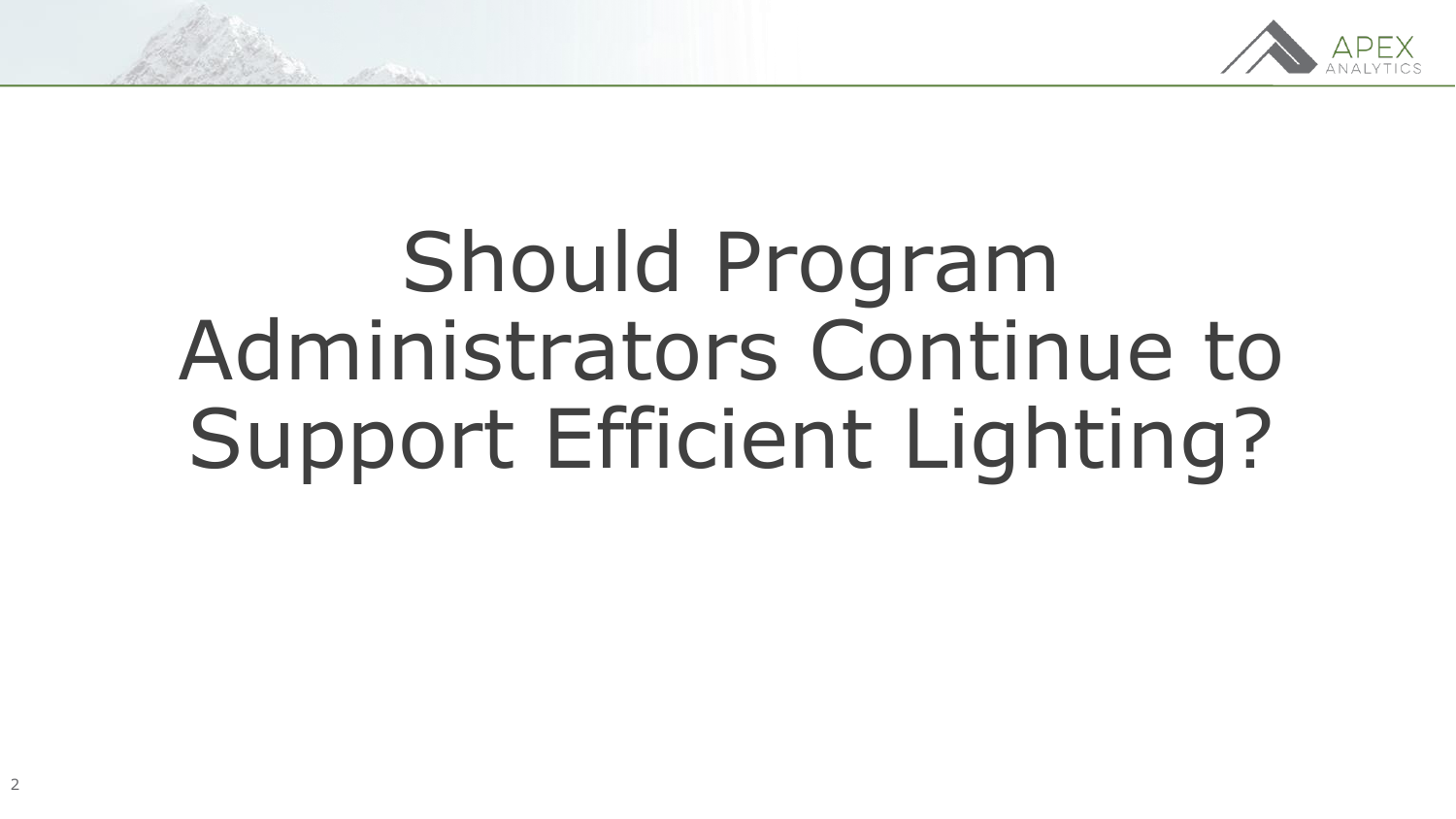

## **The Key Question**

State of the Sea

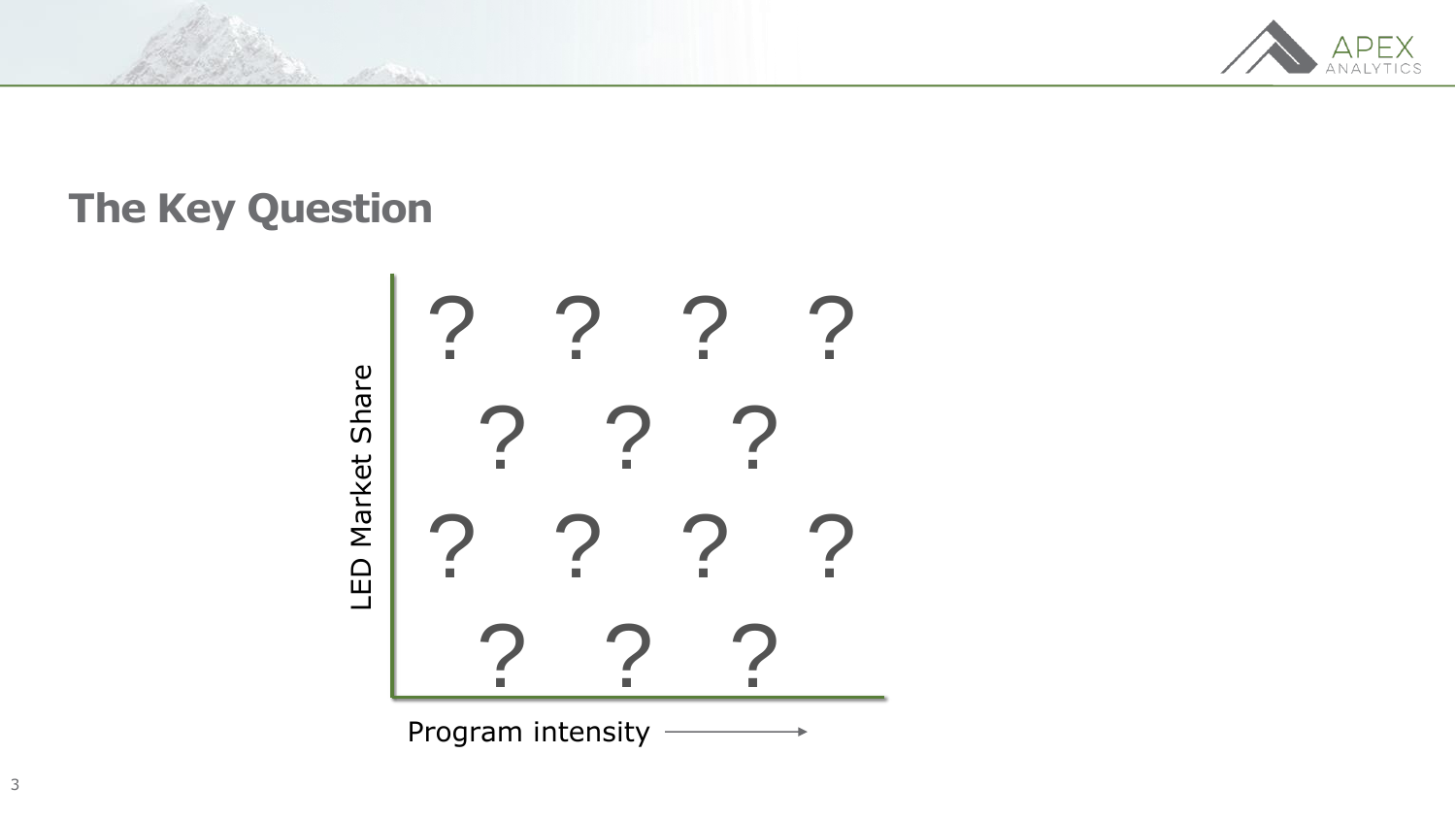

Reason #1: LED Sales in States with Programs Significantly Outperform States Without Programs

all and

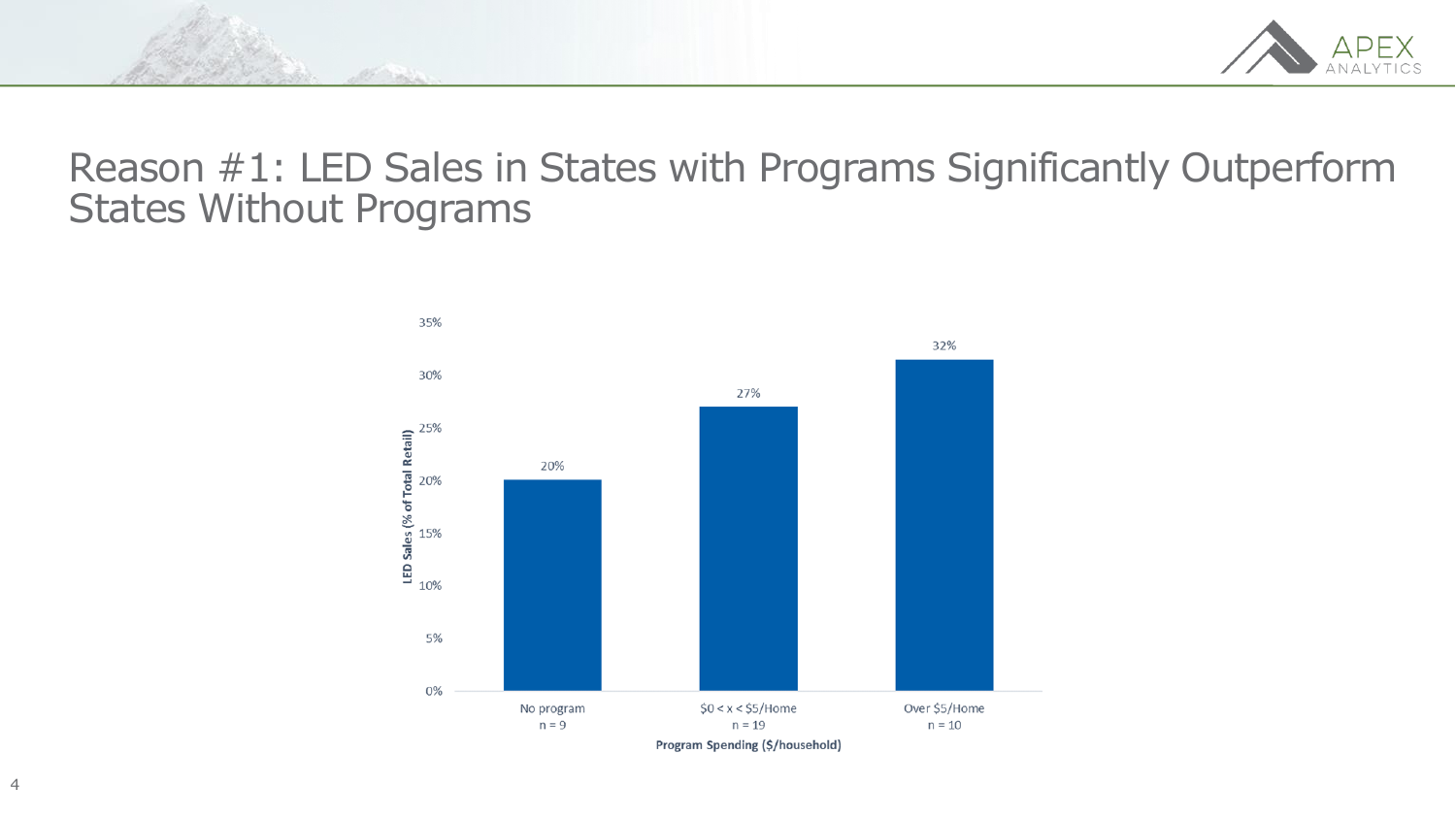

#### Reason #2: ENERGY STAR LEDs are Battling for Market Share with Non-ENERGY STAR Lamps

all and a

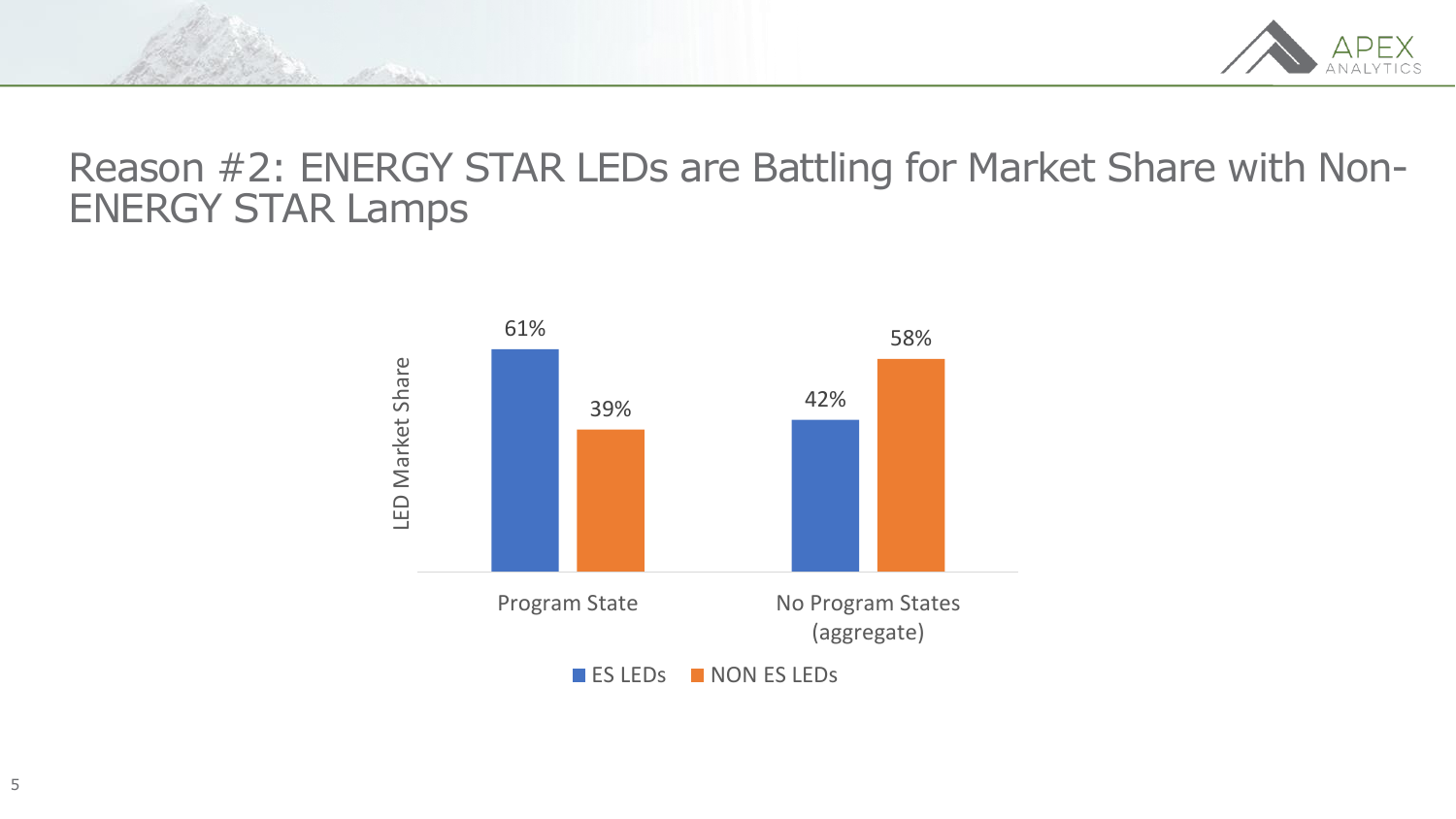

### Reason #3: ENERGY STAR LEDs Still Cost More Than Other Options

all color

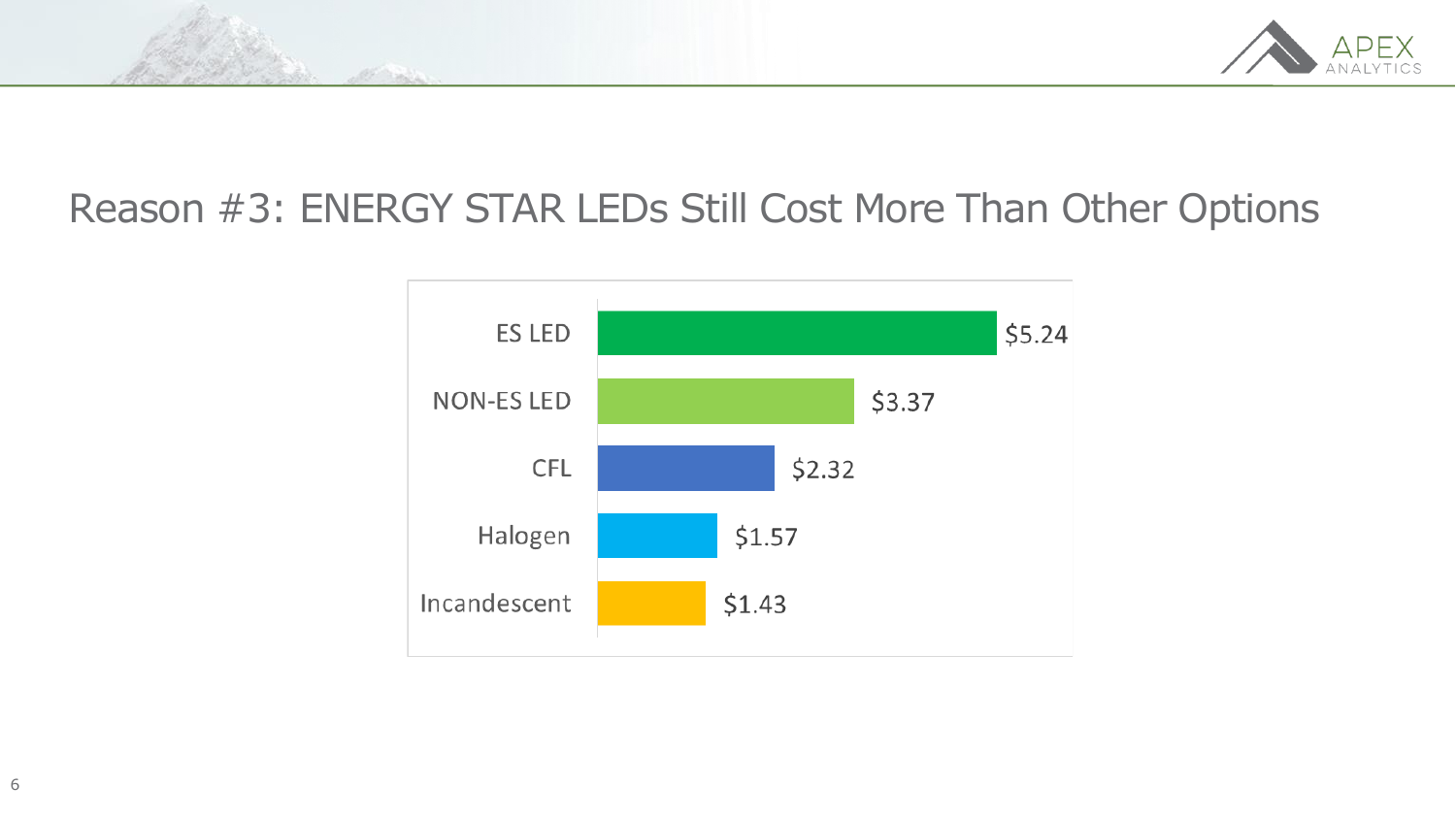

#### Reason #4: Halogen and Incandescent Lamps Continue to Have Substantial Market Share

all also



'All Bulb Types' Market Share in U.S.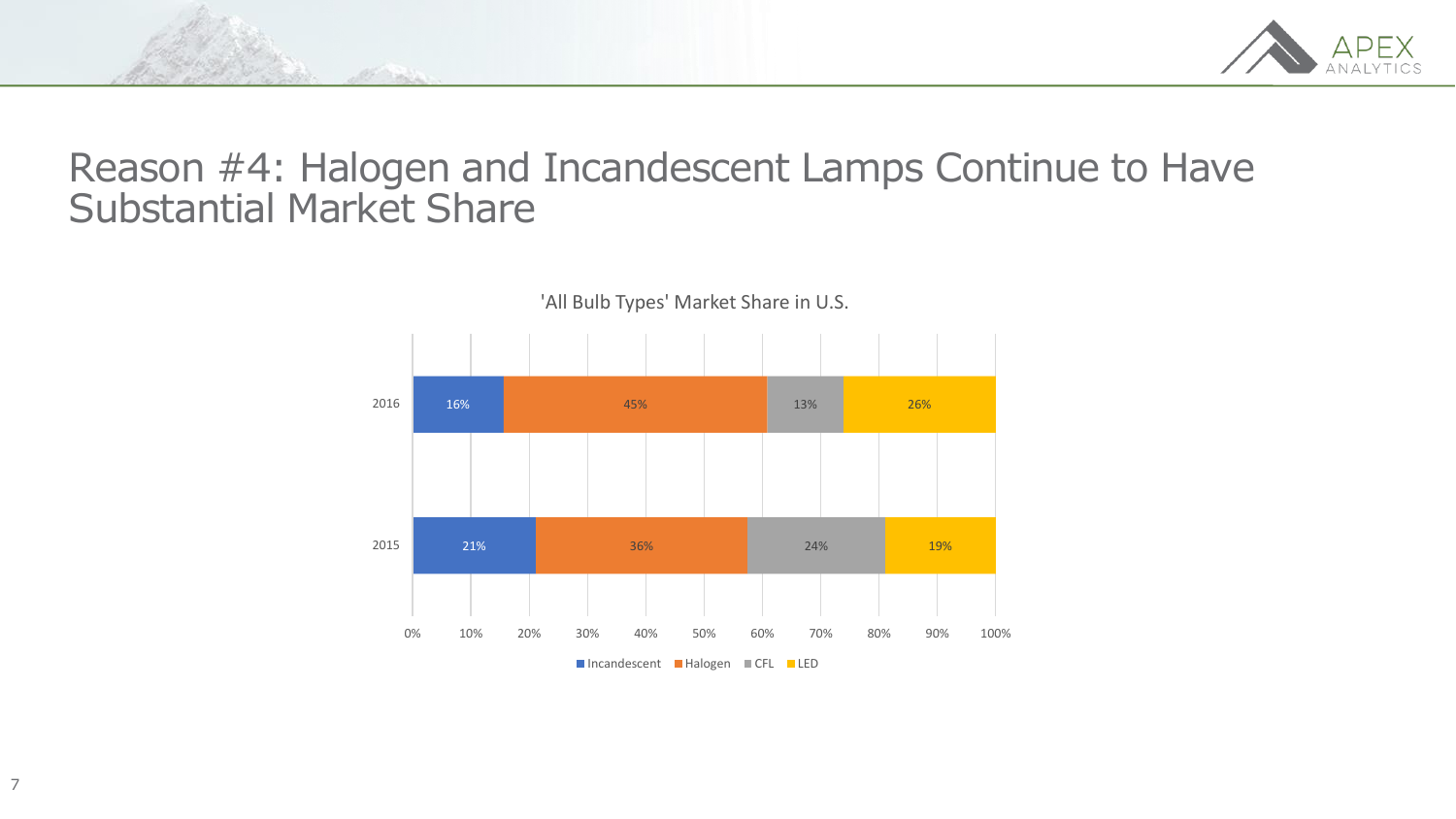

Reason #4b: Incandescent Lamp Share is Even Higher for Selected **Channels** 



POS Channels (grocery, drug, dollar, discount, mass merchandiser)

Non-POS Channels (home improvement, club)

10 miles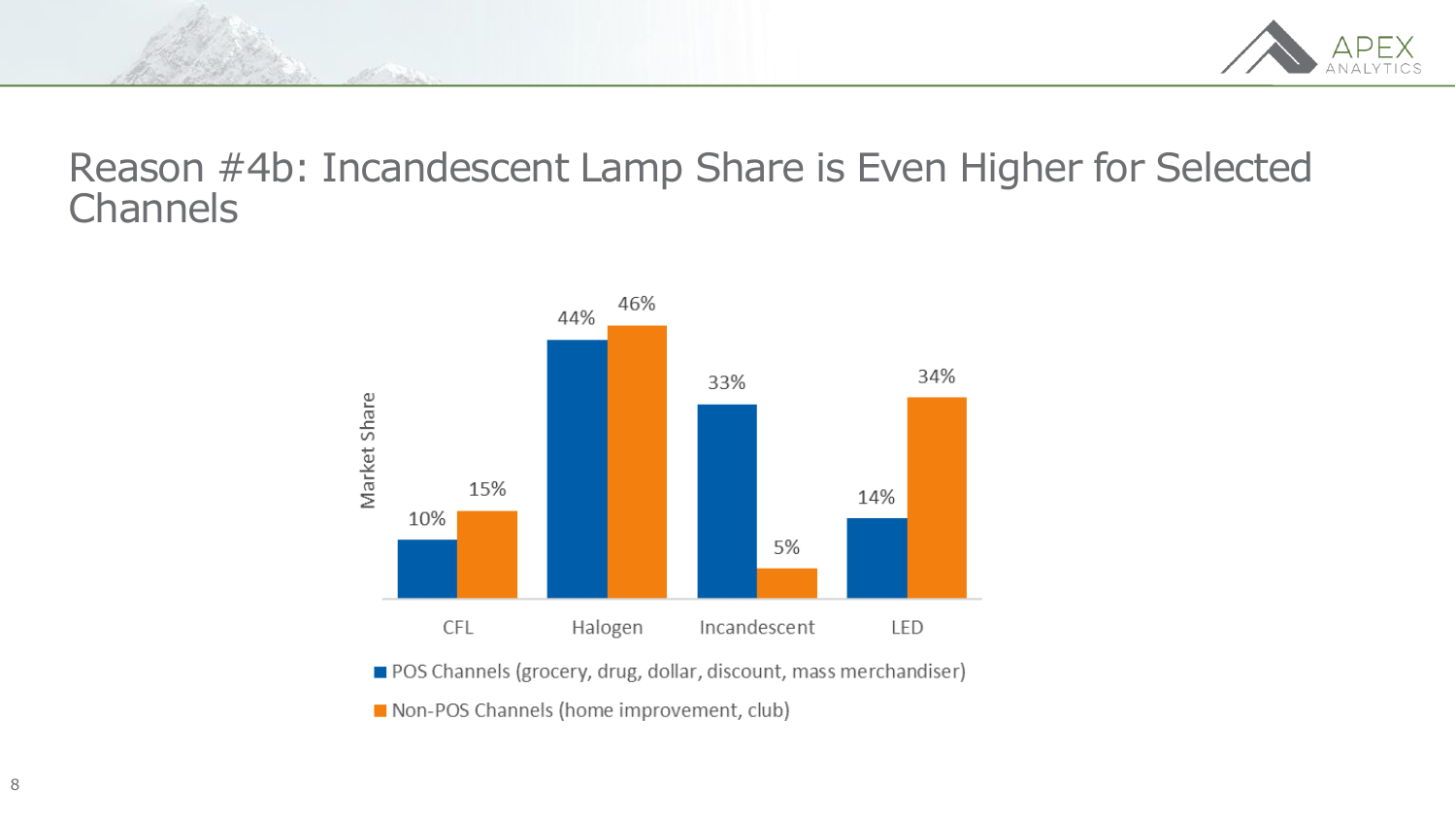

Reason #5: There is Evidence of Backsliding in States that Have Cut Programs

10 miles



9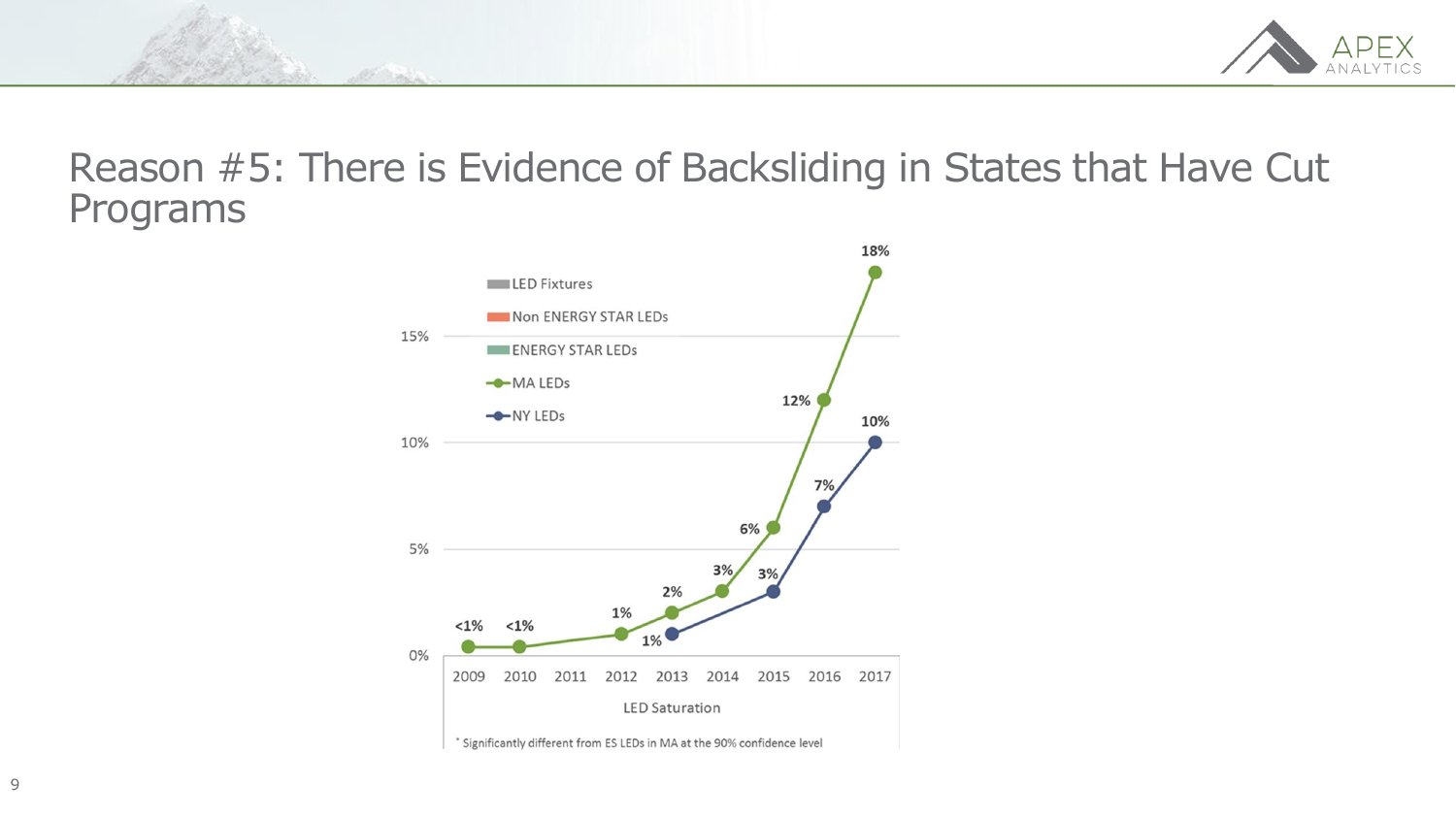

#### And a Bonus Reason: Continued Uncertainty over EISA

all man